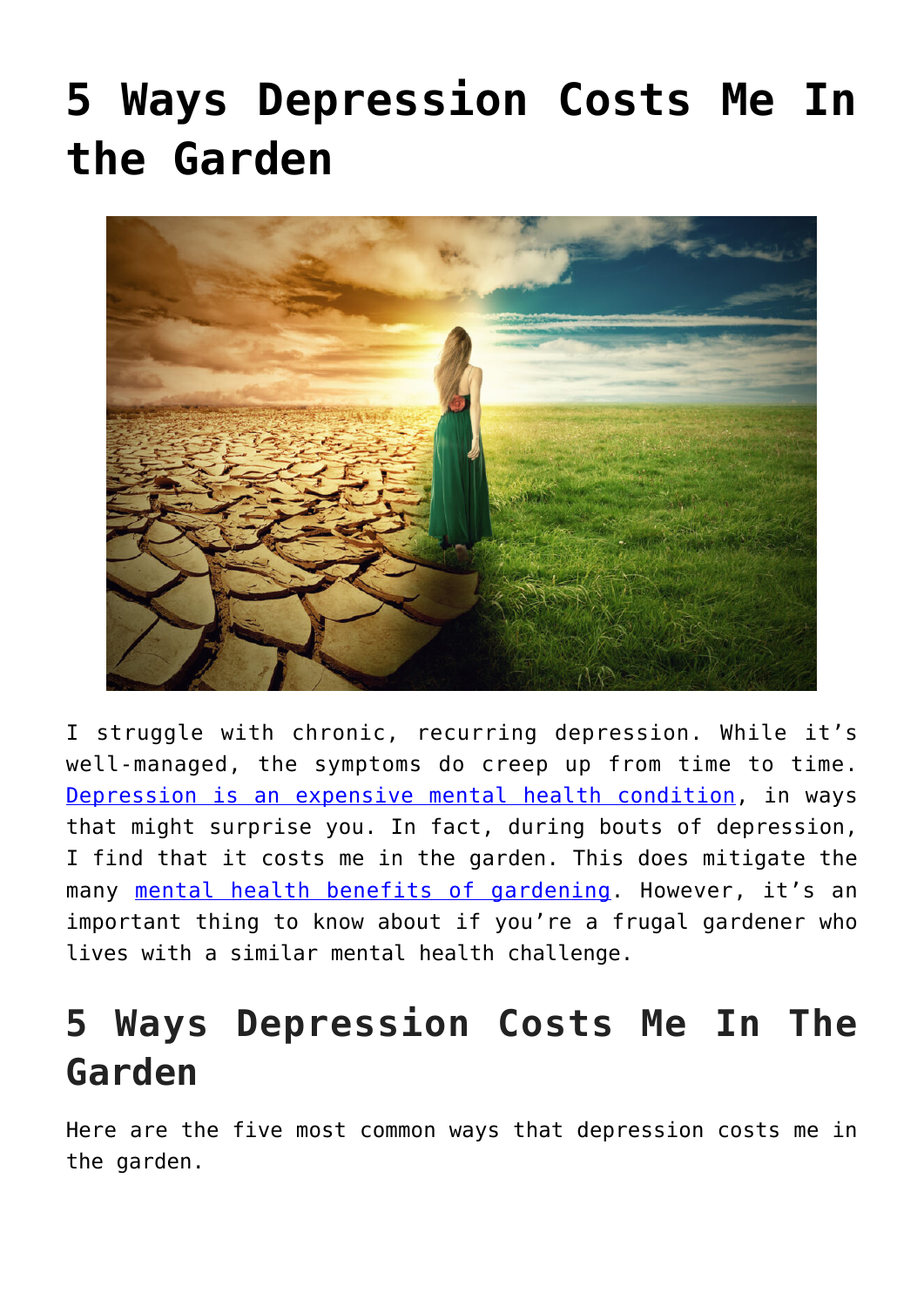### **1. Lack of Energy Means Slack in the Garden**

A garden requires tending. Most plants need attention weekly if not daily. When this is part of a normal routine, it's great. In fact, it's a healthy part of the day. However, sometimes, depression wins. When it does, fatigue sets in. It literally feels impossible to get up out of the bed to do anything at all. If that happens, then gardening doesn't. And this can mean the plants wither and die.

#### **2. What's The Point Anyway?**

That refrain runs through my head when I'm dealing with a bout of depression. Depression is characterized by hopelessness and pointlessness and a lack of interest in doing things normally enjoyed. It's really hard to stay motivated to work in the garden when you can't see the point of doing it. Again, this means that the garden withers and dies.

If we can overcome these feelings (through medication, therapy, self-care, and other means,) then the growth and beauty of the garden can remind us of the point. But, sometimes, depression takes over.

#### **3. Low Self-Esteem or Black/White Thinking**

For me, depression is accompanied by a feeling of worthlessness. Some people experience black and white thinking because of their mental health conditions. In either case, this can lead to feeling like you aren't good enough to make a garden grow. A plant starts to die, I feel like "I don't know how to garden," and I just give up.

Someone who loves gardening might see a small mistake in the garden and suddenly hate gardening. We lose the joy as we lose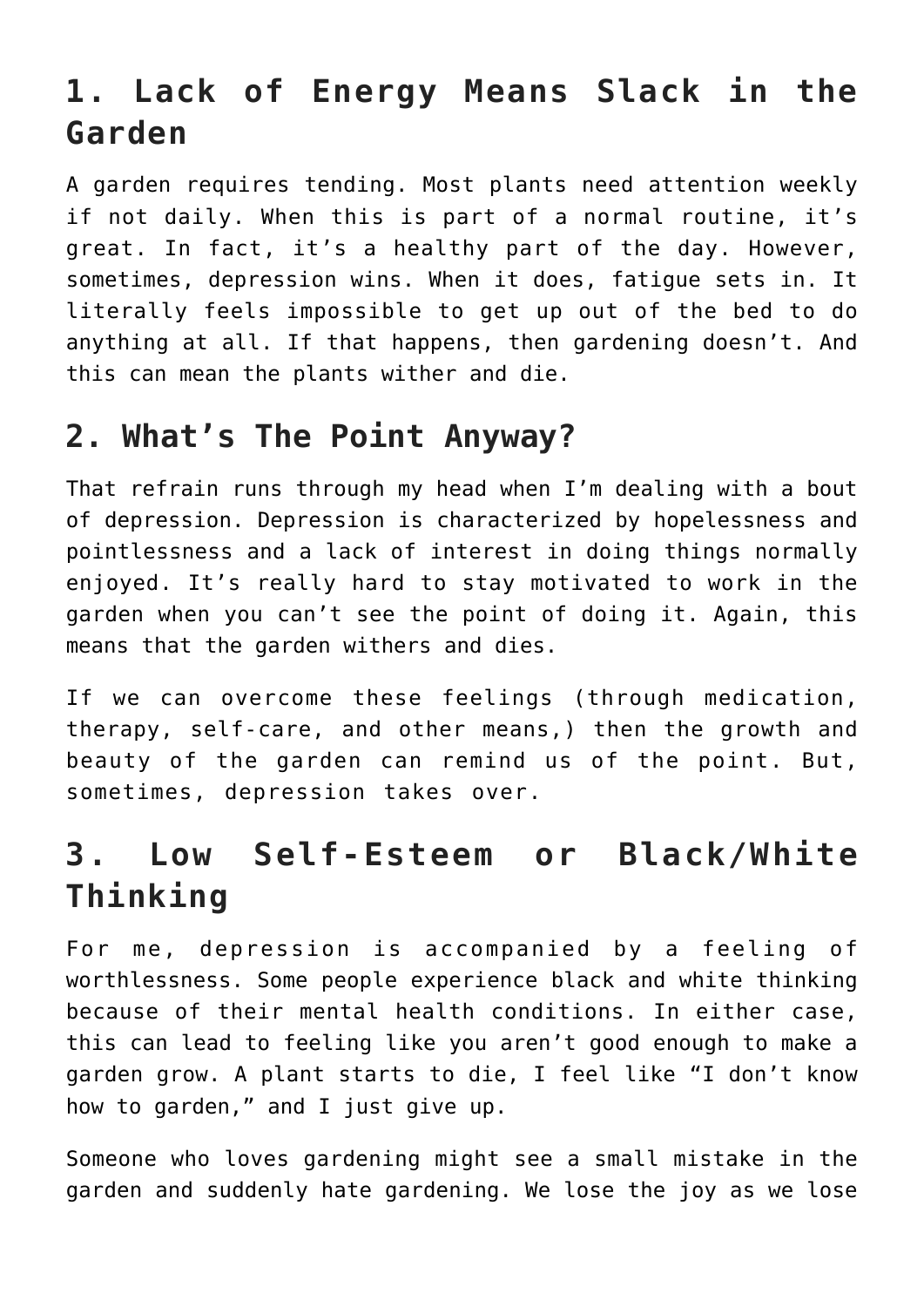ourselves in depression. So, we abandon the garden. Or we get in there and rip it up entirely, destroying what we spent time and money creating.

### **4. Reckless Shopping**

Although this is more commonly a characteristic of mania in bipolar depression, people, like myself, with unipolar depression, can fall into wasteful shopping as well. For me, it's usually online shopping. I'm imagining some other life I want to have where I'm not depressed, and I'm allowing the easy mindlessness of the scroll to convince me that I just need this gadget or that to feel better. So, suddenly, I find myself buying new garden tools, plants, or a gardening apron that I can't afford and won't ever use.

## **5. Injuries**

Ideally, I work through the challenges and overcome them and get back to doing things that I love. However, sometimes, when you push through before you're ready, you end up injuring yourself. If you're in the brain fog of depression while working with gardening tools, then you might injure yourself. This can cost me in medical care as well as lost work.

# **Tips for Coping**

There are many amazing benefits of gardening. It's just sometimes hard to remember them in the throes of depression. It's helpful for me to keep lists of things I love, what the benefits are, little stories or photos that remind me of the good parts, etc. Then I look at those in depression to try to help myself overcome the inertia and get back to myself.

#### **Read More:**

[7 Reasons Why You Should Try Gardening](https://www.frugalgardening.com/7-reasons-why-you-should-try-gardening.html)